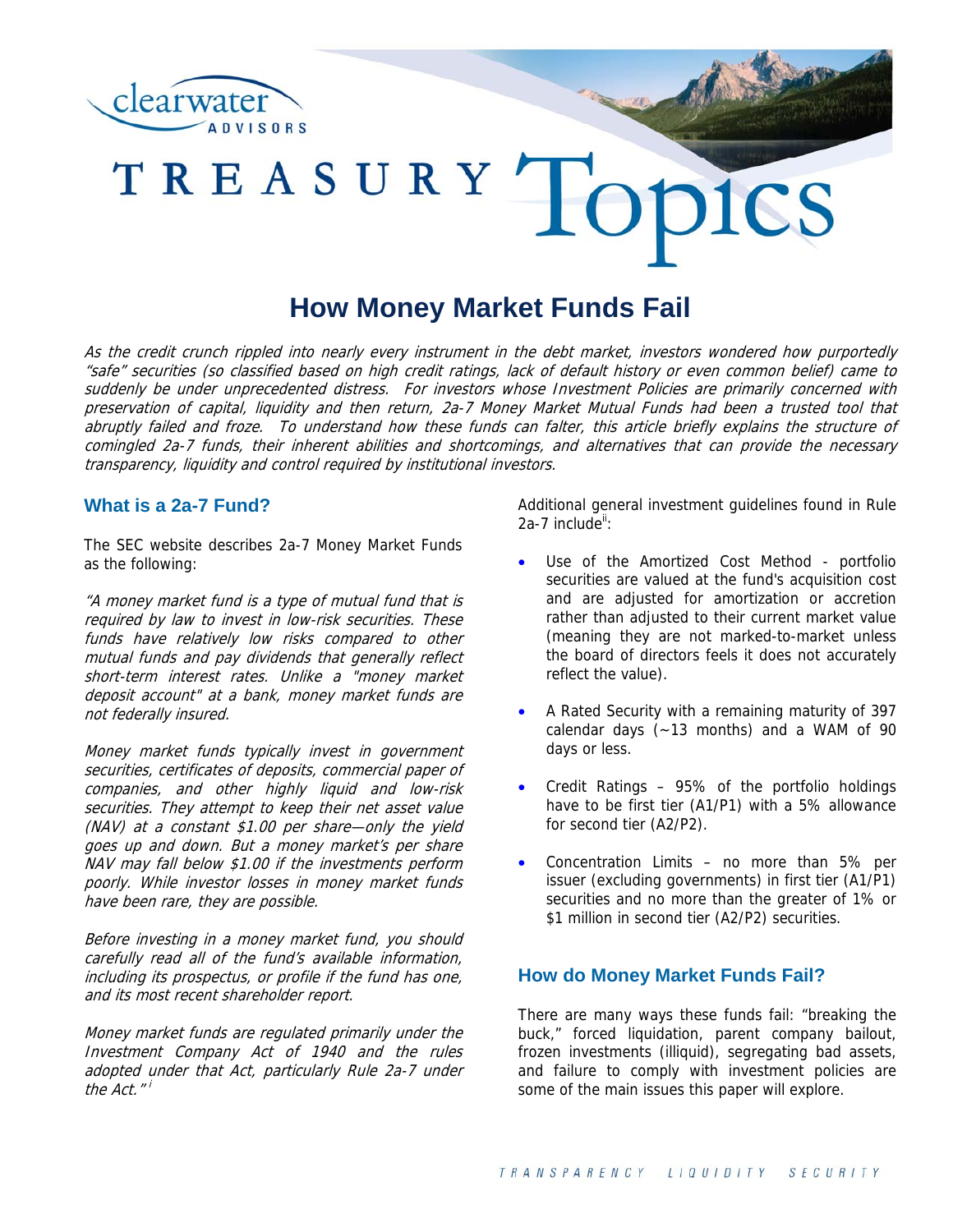TREASURY TOPICS

#### **Systemic Issues**

Investors utilize money market funds for many reasons including pooling and sweeping uninvested cash, collecting funds for stock repurchases or acquisitions, and as a short-duration portfolio management tool. Regardless of purpose, the reasons investors have been willing to pay 15 to 30 basis points<sup>III</sup> in management fees for money market funds have traditionally been daily liquidity, reasonably attractive yields, and the security of a AAA-rated investment.

Due to the proliferation of access to money market funds through portals, attracting investments became purely a function of yield. Most investors usually chose the fund that tops the list when sorted by highest yield without regard for positions the fund actually held. This changed in late 2007 when a number of enhanced cash funds (non-2a-7 funds) experienced losses in the portfolio and broke the buck. Assets were frozen due to the large number of illiquid securities held and the high number of redemptions as the credit crisis picked up steam.

At the time, structured financial products were blamed (CDO, ABS, CLO, CMO, SIV, etc.) so auditors and investment managers began to demand to see the holdings of funds more often. Clearwater Analytics<sup>®</sup> began the Money Market Transparency™ initiative and fund behavior began to change as funds declared they had no structured products and/or were unwilling to reinvest into them.

Unfortunately, even daily transparency cannot compensate for the lack of control an investor has over commingled funds. Investors cannot dictate security concentration or diversity, and are also punished when they ignore (or are unaware of) the "rush to the exit" or "liquidity squeeze."

#### **"Breaking the Buck"**

From the time that Bruce Bent established the Reserve Fund (the first money market fund) in 1971 to 2008, there was only one recorded "break the buck" event in the history of 2a-7 Money Market Funds (Community Bankers Mutual Fund of Denver in 1994<sup>iv</sup>).

For a fund's NAV (Net Asset Value) to "break the buck" (drop below \$1) the value of the underlying securities needs to be permanently impaired. Ironically, this is what happened in Bruce Bent's flagship Reserve Primary Fund on September 16, 2008, when the board of the fund decided that the Lehman debt the fund held was impaired and marked it as such. This dropped the fund's NAV to \$0.97, causing a 3% loss to investors in the "low-risk" money market fund.

Worse still, investors representing 60% of the \$65 billion of fund somehow caught wind of, or suspected, that the fund held Lehman assets and were able to redeem at \$1 NAV up until Tuesday (9/16/08) at 3 pm EST (Lehman had announced bankruptcy on Sunday) when redemptions were frozen<sup> $\vee$ </sup>, leaving the remaining 40% of investors to absorb the entire loss.

#### **Parent Company Bailout**

Money Market Funds have been bailed out by parent companies on numerous occasions through the purchase and removal of problematic securities from the fund. The Lehman bankruptcy affected a number of funds including Evergreen's (Wachovia), Russell Investments (Northwestern Mutual), and Ameriprise. These parent companies voluntarily purchased the problematic Lehman debt at par to keep the funds  $whole<sup>vi</sup>$ .

Unfortunately, not every fund has a large parent company (The Reserve is privately held), and not every parent company has the stability or chooses to use its own capital to alleviate these types of burdens. Companies are not required to bail out their money market funds.

#### **Forced Liquidation**

When market or fund-specific pressures cause large, successive redemptions, the fund, which has likely been invested in securities with maturities out as far as 13 months to be yield competitive, is forced to sell the most liquid portions first. As redemption requests continue to pour in, the fund runs out of securities that are immediately sellable and freezes the fund to give itself time to try to find better pricing and get investors out at a \$1 NAV.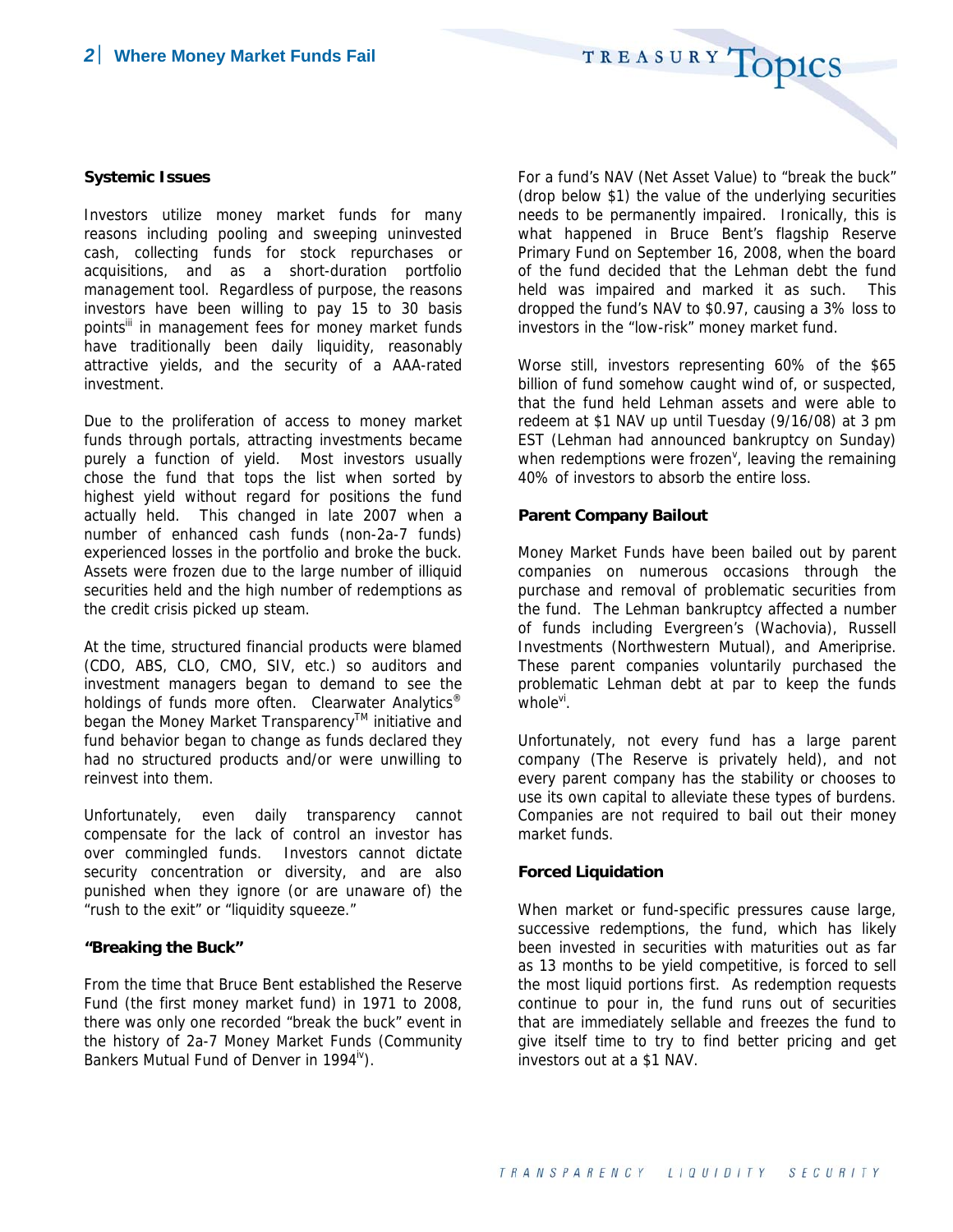This was the scenario Putnam Investments' Putnam Prime Money Market Fund, a \$12.3 billion institutional fund, endured when it chose to liquidate rather than "break the buck" on the Thursday (9/19/08) after the Lehman bankruptcy.

#### **Segregating Bad Assets**

An alternative scenario transpired with Bank of New York Mellon's Institutional Cash Reserves. BNY Mellon initially chose to segregate the Lehman holdings into a new fund that had shares assigned pro rata to the shareholders of original fund, in addition to the fund shares that had officially broken the buck. BNY Mellon subsequently decided to purchase the segregated Lehman holdings from their clients at book value to make their clients whole. While these decisions were being made, clients' money fund investments were largely locked up and unavailable for withdrawal.

### **Failure to Comply**

The simple fact is that "diversified" money market funds can, and most likely do, purchase securities outside of many investment policy mandatesvil. Funds are required to hold 95% in A1/P1 issuer quality (which translates roughly down to A/A2 long term ratings), but they are also allowed to hold 5% A2/P2 paper (which can translate to as low as BBB-/Baa3 in long term rating equivalents<sup>viii</sup>). While many investment policies do allow for holdings of A-rated and even BBB-rated securities<sup>ix</sup>, how may CDO, ABS, or SIV securities carried AAA ratings?

To understand why a money market fund could be holding securities not allowed in an investment policy, simply look to the economic forces driving their investment decisions. Until recently the highest yielding fund would earn the most inflows. In this environment, and given their fund management fees (15 to 30 basis points minimum<sup>x</sup>), the managers really only have two options for showing up on the top of the yield sort: continue to reach for the highest yielding instruments (especially those with simultaneously high ratings), or temporarily lower their  $fees^{xi}$ . How many mangers, do you think, choose to reduce their own paychecks?

It stands to reason that investors should examine when, and to what extent, money market funds should be used in their cash management portfolios. Money market funds, like any other investment vehicle, have risks and specific purpose. While the possibility of a worst-case scenario should not be overstated, it should also not be ignored.<sup>xii</sup> Accordingly, holding money market funds in small amounts, particularly when overnight liquidity is needed, should be acceptable. However, there are better alternatives when building large cash positions in anticipation of acquisitions, stock repurchases, or any other strategic pooling of cash.

TREASURY TOPICS

# **What alternative investments exist?**

Cash managers know that adherence to a boardmandated investment policy is not merely prudent, but absolutely required. To build up a large cash position (in excess approximately \$50 million) holding baskets of securities outside of the control or monitoring of those entrusted with that very task is strictly contrary to the treasurer's purpose. A money market fund is most effective as a tool to handle portfolio slippage (anything not fully invested), meet overnight liquidity requirements, and smooth temporary transactional aberrations. However, these funds are not optimal for larger, more strategic, cash positions.

A good investment manager should be able to structure a portfolio of \$50 million or more in adherence to the investment policy and match it to an appropriate benchmark (such as the ML 0-3 Month US Treasury Index [G0Q1]), adjusting the laddering of maturity dates in anticipation of any liquidity needs.

The challenge and key to successful implementation will always be communication, transparency, and transactional efficiency. Ensuring that the portfolio manager is regularly informed of shifting deadlines will minimize realized losses and facilitate yield curve adjustments for greater returns. These portfolios can regularly match or beat benchmarks and money market fund yields net of fees, adhere to investment policy guidelines, and, in conjunction with Clearwater Analytics<sup>®</sup>, provide instant transparency into holdings, maturities, cash flows and risks.

Please contact us with any questions as we manage multiple mandates for this very purpose.